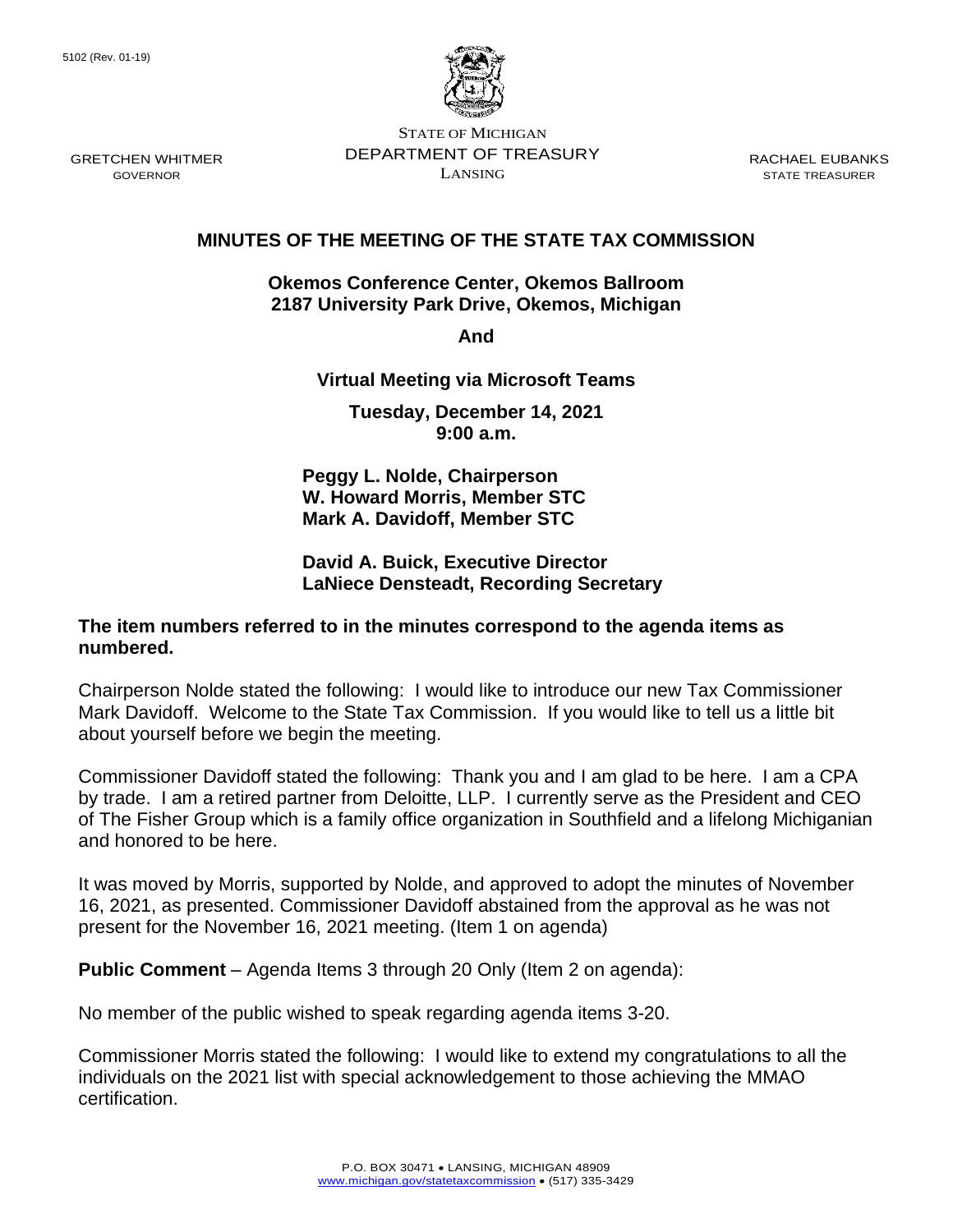Chairperson Nolde stated the following: I as well would like to congratulate everyone. It was a great list and I look forward to seeing the MCAT's moving up and everyone else advance. Thank you for your participation in assessing and best wishes. Always know you can contact the State Tax Commission if you have questions.

It was moved by Morris, supported by Davidoff, and unanimously approved to recognize students who have successfully completed their course work during the 2021 year and have passed the State Tax Commission (STC) examinations with a score of 75% or higher. (Item 3 on agenda)

The STC recognized the following 176 Michigan Certified Assessing Technicians:

Leatrice Lyons **April MacKinnon** Ila Mae Mahon

Benjamin Albin **Khiela Alpers** Armanda Alvarez Brian Anklam **Ammnuel Ashame** Tracy Bagley Chanel Jenkins Baldwin Melissa Bardecki Susan M. Barkley Jason Barra **Barbara Battle** Mindy Becker Sarah Behmlander **Drew Benson** Haley Bizek Terri L. Blake Amanda Bloom Nicole Bonenfant Raymond Borregard **Alexa H. Bowman** John Bowman Ginni Braddy Stanley Bragg, Jr. Sandra S. Brewbaker Brendan Bronson Duane J. Brown Tina M. Brown Zachary Buda **Arielle Bullard** Eric Bussis **Arielle Bullard** Beth Canaley **Trevon Cannon** Grace Catlin Joanna Coddington **Nicole Collins** Matt Courser Amy Crank Music Crawford Marybeth Dame Nicole Davidson **Nicole Davidson** Jennifer DeLorge **Damon DeShazer** Max DeVoogd Amber Dickerson-Janssens Tabatha M. Diem Gerald DePeitro **Rocco DiPonio** Rocco Network Risty Doe Jacquelyn Echols William Edwards Milan Eldred Joseph G. Ferrari Loren Ferreria Jean-Pierre Fowler Tiffany Franklin Falina Freeman Rodney E. Fuller Joseph Fuoco **Kashara German** Mary Catherine Godvin Ann Golden John A. (Jack) Gosselin John R. Gosselin Sharon D. Gresly **Nancy L. Griwicki** Amanda Grover William Grubb **Ruth Grulke** Ruth Grulke Rachel L. Hager Karen Haldeman Kevin M. Hicks Stephanie Hodges Tina Hoenicke Lori Hogston Danielle Hughes Janvier Irafasha Kimberly Jackson Michelle Jenny Jacob Johnson Karrie Johnson Keisha Johnson Jessica Kidder Matt Kirwin Matt Kirwin Joshua Knepper Shawn Knoll Grace Kowalski BethAnn Kozicki Linda Koziol Eric Kubsch Joshua LaBrenz Tobi G. Lake **Katlyn Laurel Communist Communist Communist** Lewandowski Emily Linden **Mona Littlejohn** Brennan Lowry Sheryl Lucas **Angelica Lugo** Kristy Lundewall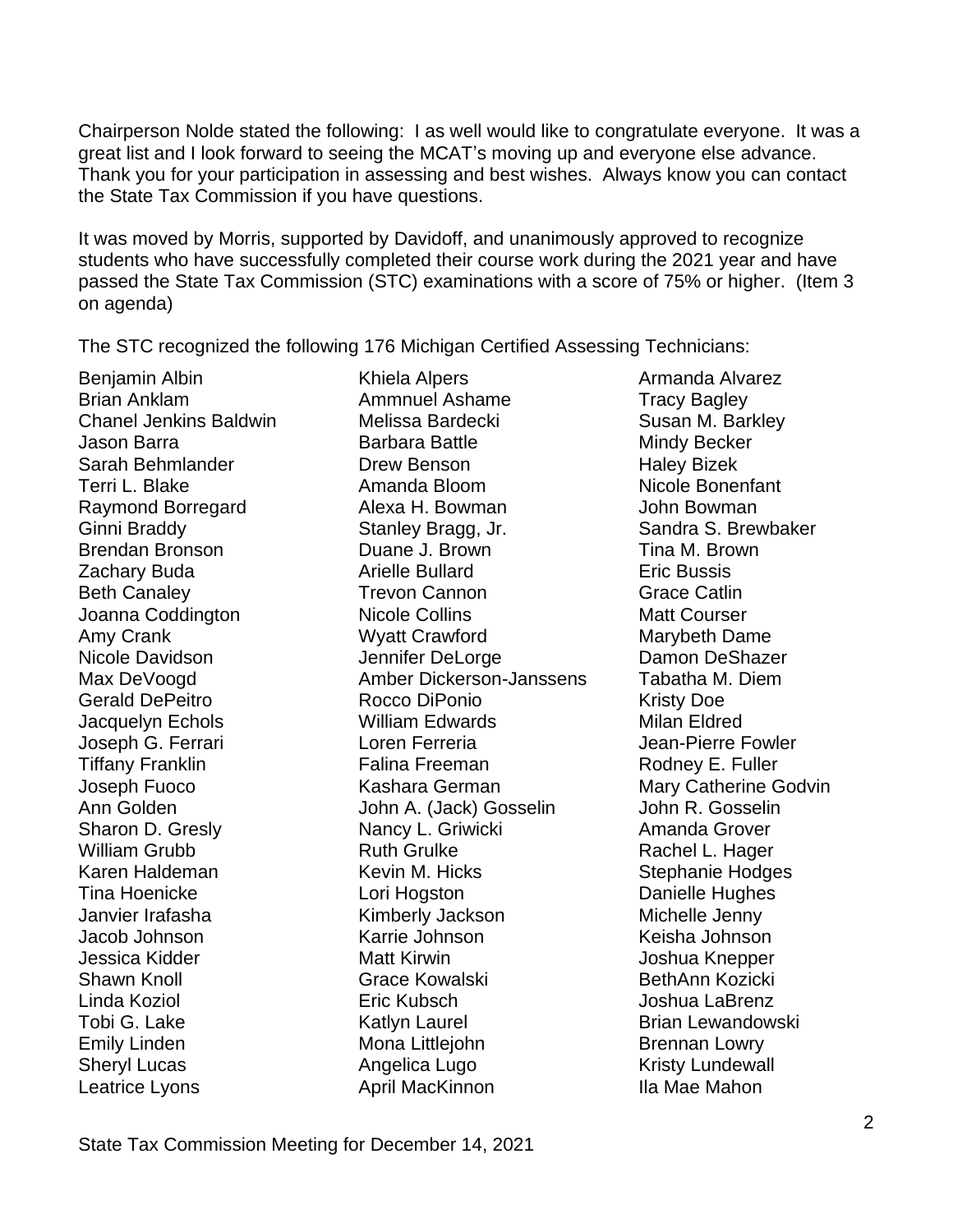Alex Wolff

Sarah Masserant The Mazurkiewicz The Angie McCann Sara McLeery Michelle McCraw Tracie McCune Sabrina McGirr **Andrea McKeage** Stacie McNees Christopher Mihelich Trina Milburn Daniel Mills Antonio Mitchell **Maria Muhammad** Heather Muzzy Krys Myers **Michael Nevala** Bernadette Okonkowski Nathanial Olson Katelyn Olzewski Quameise Otis Morgan Pankiewicz Terry Patterson Kevin Peters Kristina Pillette **Patricia Plont** Patricia Plont Stephen Prybylski Alexander Renius **Alec Rinaldi** Alexander Robinson Darren Rockcole Olivia Romano Natasha Rosebush Carrie Ross **Abraham Schafer** Monica Schafer Jeanette Schrameck Alex Z. Schultz-Spradlin Lindsay Scott Shelbi Sear Chelsey Seif Chelsey Seif Daniel Selman Ali Shebley **Nicholas Siedlecki** Ashley Simmons Lisa Smith Stacy Smith Brad Solomon Sheri Sosnowski Caitlin Stone-Webber Michele Story Erin Stratton Moonmoon Sultanta Annika Taylor Kuwana Thomas Jack Todd Echo Torrez Kathleen Trischler Sadock A. Truman, Jr. Sherry Veal Turner Hillary Venier **Victor Verpooten** Sean Walker Shawna S. Walraven Francine Washington-Powell Morgan Webb James Weiland **Linda Lou Wernette** Bradley White<br>Timothy Wicklund **Rinda Amber Wiersma Communisty** Dale G. Witt Timothy Wicklund Amber Wiersma Dale G. Witt

The STC recognized the following 94 Michigan Certified Assessing Officers:

Nolan J. Arbour **Laura Bayley** Molan J. Arbour **Laura Bayley** Julie A. Beeker Sarah N. Behmlander **Ralph Bemis** Frances Burton Sara Capa **Capa Capaca Capaca Peter Casler** Castro Capaca Dan Cervi Kelsy N. Cox **Marga Crawford** Darrin Darga Crawford Darrin Darga Eric M. David Brent Desjarlais Erica A. Dethloff Willie Donwell **Kara Dougherty** Michael Dougherty Dale Drerup **CalaMae M. Dunn** Ryan Ebright Isaac D. Entz Carl K. Fowler, Jr. Beth Friend Heidi L. Gartley **Shelly Gentner** Paula S. Goodwin Dylan Grubaugh Rodney Haddix Jen Harris LaMeka Harrison **Carla L. Hill Matthew Hoevenaar** Carla L. Hill Matthew Hoevenaar William Joseph Kevin Kalinec Brenton Keech Tom Kellogg **Steen R. Kelly Cheryl King** Stephen King **Eric R. Kubsch** Brittany Kuhnle Carol LaClair **Stephanie LaTour** Stephanie LaTour Kyle Liberati

Mona Littlejohn Mark Lorkowski Morgan R. Loucks

Mary Joe Calkins **Example Conny S. Campbell** Cheneta L. Campbell Robin Chrisoffersen Thomas Clemens, III Madeline M. Howell **Induce T. Janice T. Inman** Roxana Johnson-DePalma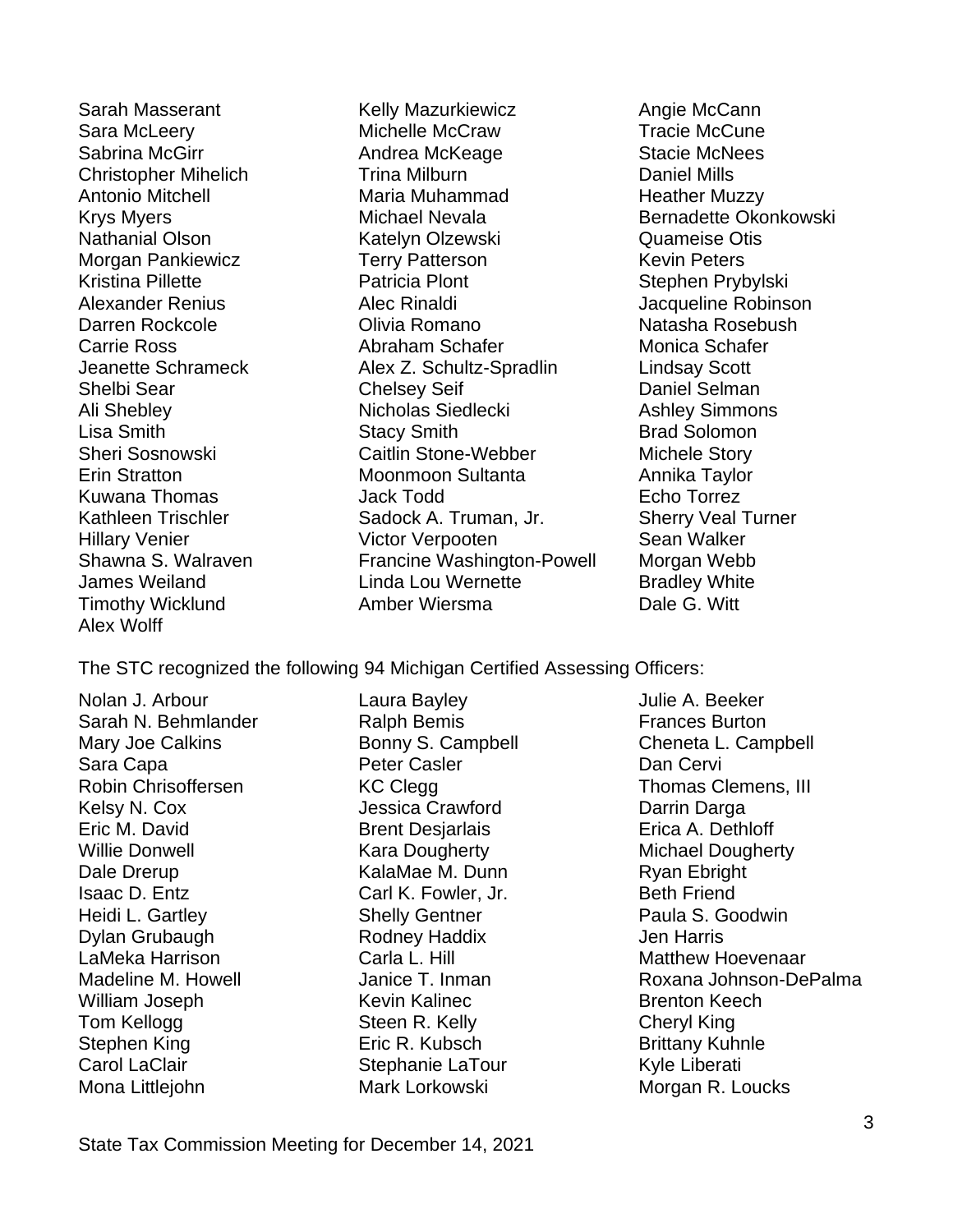Sara Zayas

Anthony Markwort **Sheila Martin** Benjamin McCleery Monica McMichael **Dawn Meeker** Denelle Michaels Lisa Minto **Richard Mobley Richard Mobley Richard Mobley Right** *Kelli Navarro* Seth A. O'Loughlin **Nathanial Olson Nathanial Olson** Ellen Papineau Katherine Ralston **Craig Reiter** Craig Reiter **Dan Rimpel, Jr.** Charles Russell, Jr. The Miles Schmidt Theather Schroeder Charles Russell, Jr. Sarah Shannon **Parker Skeel** Andrew Smith Samantha Sobaski Samantha Sobaski John Sorovetz Gabrielle R. Story Jene L. Urban Christine Vandenberg Charles Webster Howard C. Whaley **James Whitten** Roy A. Wicht

Tyler Malek Kristyn Malkowski Kayla M. Marchington Mikyla L. Sweet Cody T. Toomey Christina Tyynismaa

The STC recognized the following 38 Michigan Advanced Assessing Officers:

Kathleen Angelo **Deborah Ballard** Chris Boggus Joseph Clark **Amy Clous** Amy Clous John Cunningham Harley Day **Millary Communist Communist Communist Communist Communist Communist Communist Communist Communist Communist Communist Communist Communist Communist Communist Communist Communist Communist Communist Communist Co** Benjamin Griffin **Internal Accord Judy Herald** Tony Hobyak Heather Hoffman Alvin Horhn Hannah Jackson Hannah Marie Jacques Stephen Jones Janice Ketcham Angie Kurmas **Chloe Macomber** Dorothy Manley Richard McGrew **Carlo Contract Contract Access** Jessica McLean **Nicole Merlo** Cherry Mesa That That Pepper Jennie Miller That Pepper Jacqueline Solomon Michele Tabor Michele Tabor Kelly Thueme Katie VanEenanaam-Carpenter Joseph VanHassel Robert VanMunster John Vaseau **Rachel Wandrie** Barry Wauldron Alexandria Wilkinson

The STC recognized the following 7 Michigan Master Assessing Officers:

| John Baumann    | Keegan Bengel    | Allan J. Berg       |
|-----------------|------------------|---------------------|
| Dawn M. Burek   | Joshua P. Morgan | Shalice R. Northrop |
| Kayla M. Ripley |                  |                     |

The Commission received an update from staff on the Assessor Education Programs and accepted the following summary: (Item 4 on agenda)

Michigan Certified Assessing Technician (MCAT) Program:

The MCAT Program was offered online by both outside organizations and the State at various times throughout 2021. The program will be offered through the State six times in 2022. Staff will continue to update the course materials and will reevaluate program testing protocols for 2022.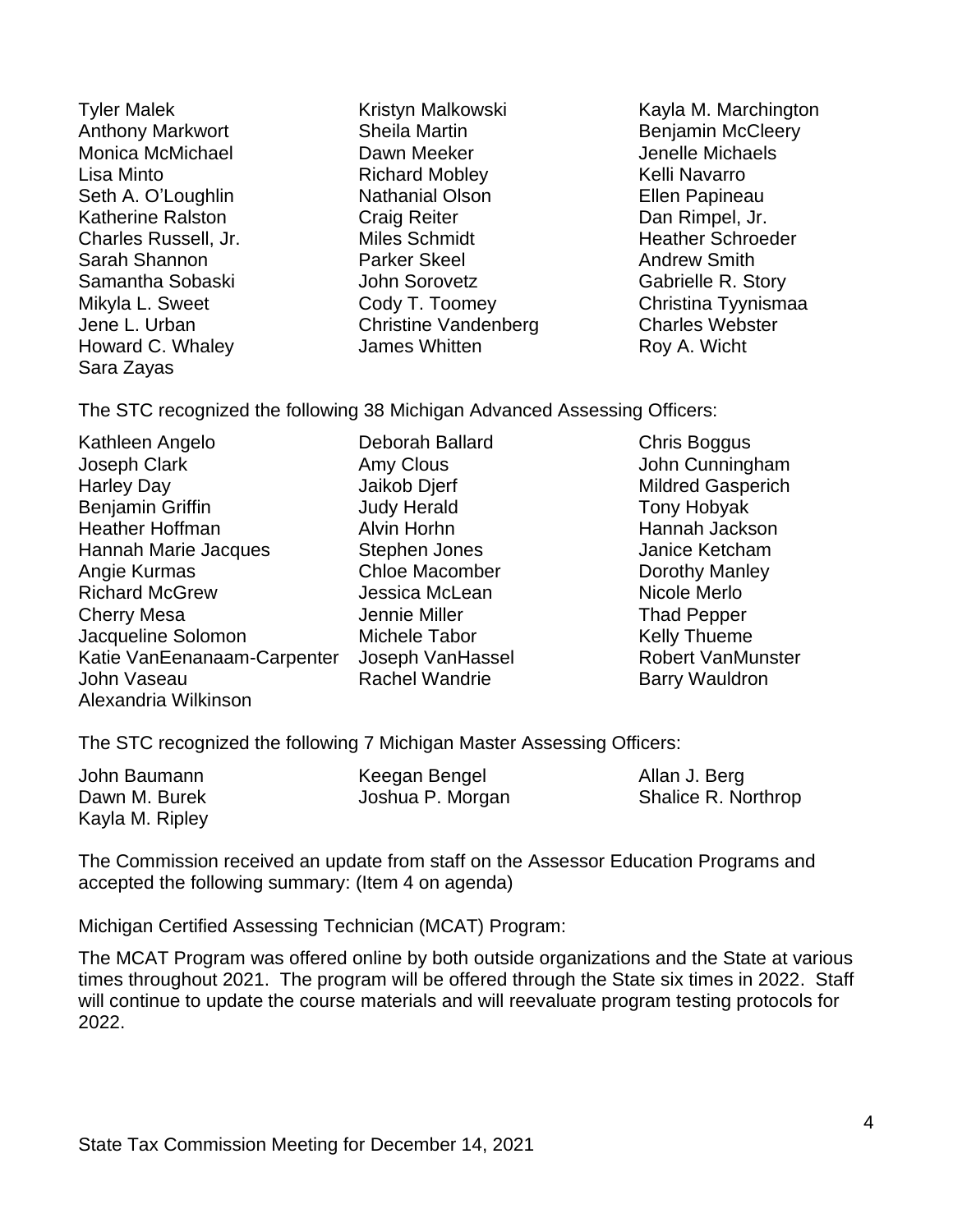Michigan Certified Assessing Officer (MCAO) Program:

MCAO Programs were offered as a 6-month online program. The January MCAO Programs were offered in Lansing, Marquette and Novi in 2021. A May Program successfully took place in Big Rapids. June Programs were again offered in Lansing, Marquette and Novi. The application period for the January 2022 classes in Lansing, Marquette and Novi was just completed with eight-five applicants. Accommodations were made for eighty-one of the eightyfive applicants. Staff will continue to update the course materials and will reevaluate program testing protocols for 2022.

Michigan Advanced Assessing Officer (MAAO) Program:

The MAAO one year online/lecture hybrid was offered in April and October of 2021. There were sixteen self-paced courses offered in 2021, including Principles of Appraising, Statistics and Basic Income courses in the Upper Peninsula. The MAAO Program will be offered both in April and October of 2022 along with the self-paced courses. Staff will continue to update the course materials and will reevaluate program testing protocols for 2022.

Michigan Master Assessing Officer (MMAO) Program:

The MMAO Program is a comprehensive one-year program. The program begins with four sixweek classes offered in an online/hybrid format: Advanced Market, Advanced Income, Advanced Depreciation & Highest and Best Use and Final Reconciliation. Students have their first part of the two-part final exam at the end of 24 weeks and write an appraisal report. Staff will continue to update the course materials and will reevaluate program testing protocols for 2022.

The Commission received an update from staff on the CAMA Data Standards. It was moved by Morris, supported by Davidoff, and unanimously approved to adopt the following recommendations of the CAMA Data Standards Committee: (Item 5 on agenda)

- 1. Adopt the revised State Tax Commission CAMA Data Standards dated December 14, 2021. The items that were revised include the Codes for Taxable Status, the Study Type Codes for use with forms L-4018R and L-4018P, Define Terms of Sale, and Sales Verification.
- 2. Adopt the Standards Regarding Factors, Forms, Fractions, Multipliers, Ratios, Rates and Rounding.
- 3. Maintain the CAMA Data Standards Committee consisting of representation from the assessing, equalization, and CAMA vendor community, including the chairs of the standards committees of the Michigan Assessors Association and Michigan Association of Equalization Directors.
- 4. Direct the Property Services Division staff to work with the Committee to develop additional educational opportunities for 2022.
- 5. Direct the Committee to continue research in coordination with the Michigan Assessors Association and the Michigan Association of Equalization Directors into the development of new standards for possible future implementation for assessor change reasons, adjustment change reasons, and use codes.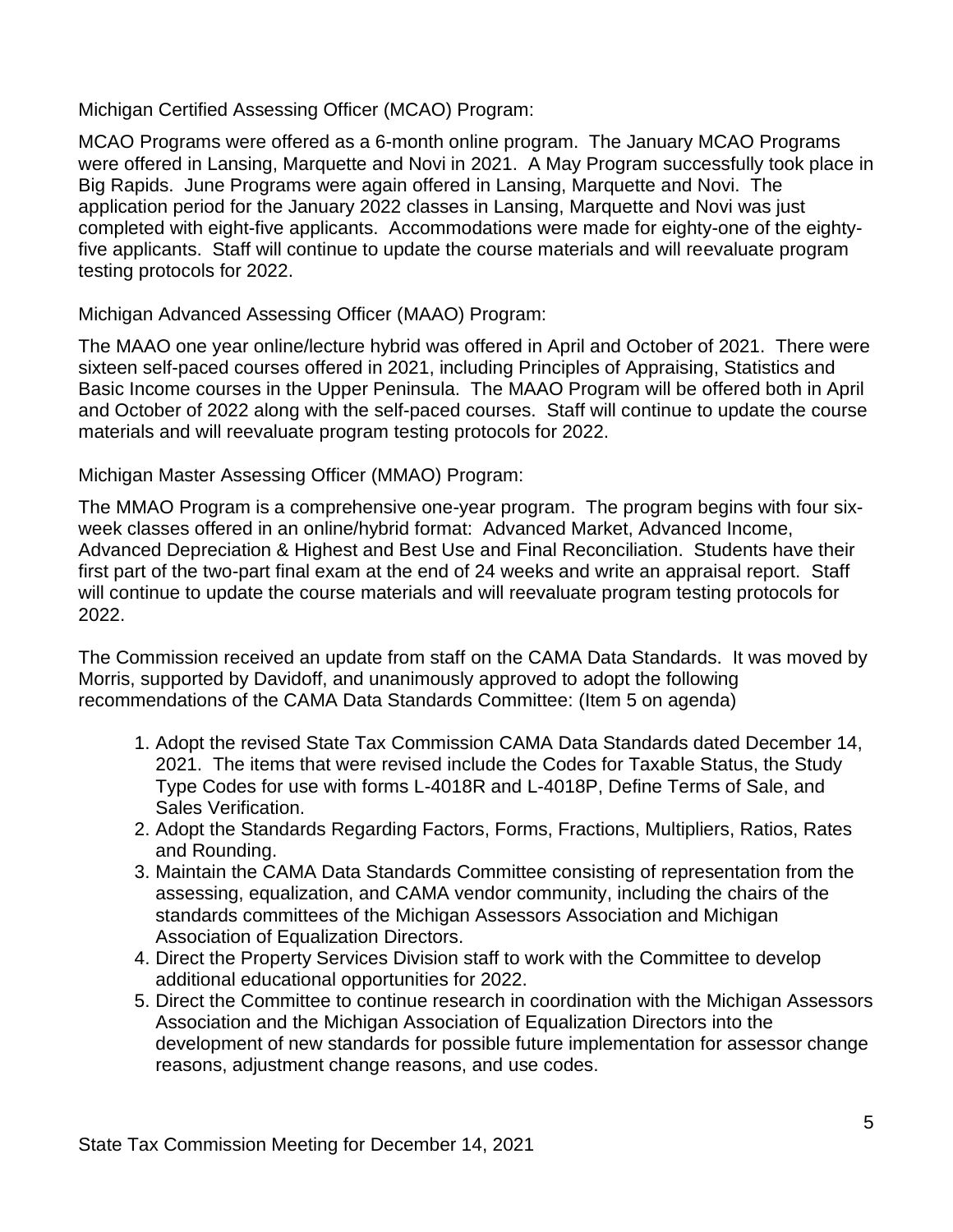- 6. Direct the Committee to conduct an annual review of the CAMA Data Standards, implementation, and education plan, receiving input and recommendation from the assessing/equalization community for changes or enhancements that will ensure that the standards continue to provide best practices that result in uniform and equitable assessment administration across the State.
- 7. Direct the Committee to provide the State Tax Commission with the results of the annual review with any recommended changes to the CAMA Data Standards.

The Commission received an update from staff on the Audit of Minimum Assessing Requirements and accepted the following summary: (Item 6 on agenda)

- 1. Of the 314 local units reviewed, 48% had perfect reviews in the assessment roll analysis portion. In late 2020, there were several adjustments made to the Poverty Guidelines statute. Local units were required to adjust their guidelines and policies before the 2021 March Board of Review. This late change caused several units to fail the Poverty Guidelines portion of the review. The percentage of perfect reviews would have been 72% if not for Poverty Guideline failures.
- 2. The informational section, which does not require a corrective action plan from the local unit, indicated that a large majority of the units matched the local unit 4022 to the county, had proper procedures for exemptions, and were properly completing Form 4142 for PRE interest. However, 61% of the units did not provide Land Value Maps created to previous State Tax Commission specifications.
- 3. The 2021 reviews indicated passing rate improvements in most categories except for a slight decrease in ECF Determinations and a decrease in Poverty Guideline failures which are tied to the Exemption Processed failures:
	- ECF Determinations decreased from 94% to 92%
	- Land Value Determinations improved from 88% to 89%
	- Overrides and Flat Land Values improved from 91% to 96%
	- Personal Property Canvass remained at 100%
	- Small Taxpayer Exemption processing improved from 87% to 93%
	- Poverty Guidelines dropped from 93% to 68%
	- Poverty Asset Test improved from 89% to 93%
	- Exemptions Processed decreased from 89% to 79%
	- Board of Review Authority improved from 94% to 98%
	- Property Transfer Affidavit Penalty improved from 94% to 95%
- 4. Seventy-five follow up reviews were conducted on local units who still had issues remaining from previous years audits. Of those, 28 will require another follow up review in 2022.
- 5. We anticipate a total of about 58 local units will require a follow up review in 2022. Additionally, we have 16 counties scheduled for a regular AMAR review in 2022.
- 6. In 2021, the STC returned assessment rolls to 12 units and assumed the assessment roll in seven units.
- 7. Staff has started to develop new audit requirements resulting from the "Assessing Reform" legislation. The requirements of the legislation will take effect in 2022 and the new audit will be first implemented in 2023. We will continue to work with stakeholders in the development of the audit along with the local unit requirements.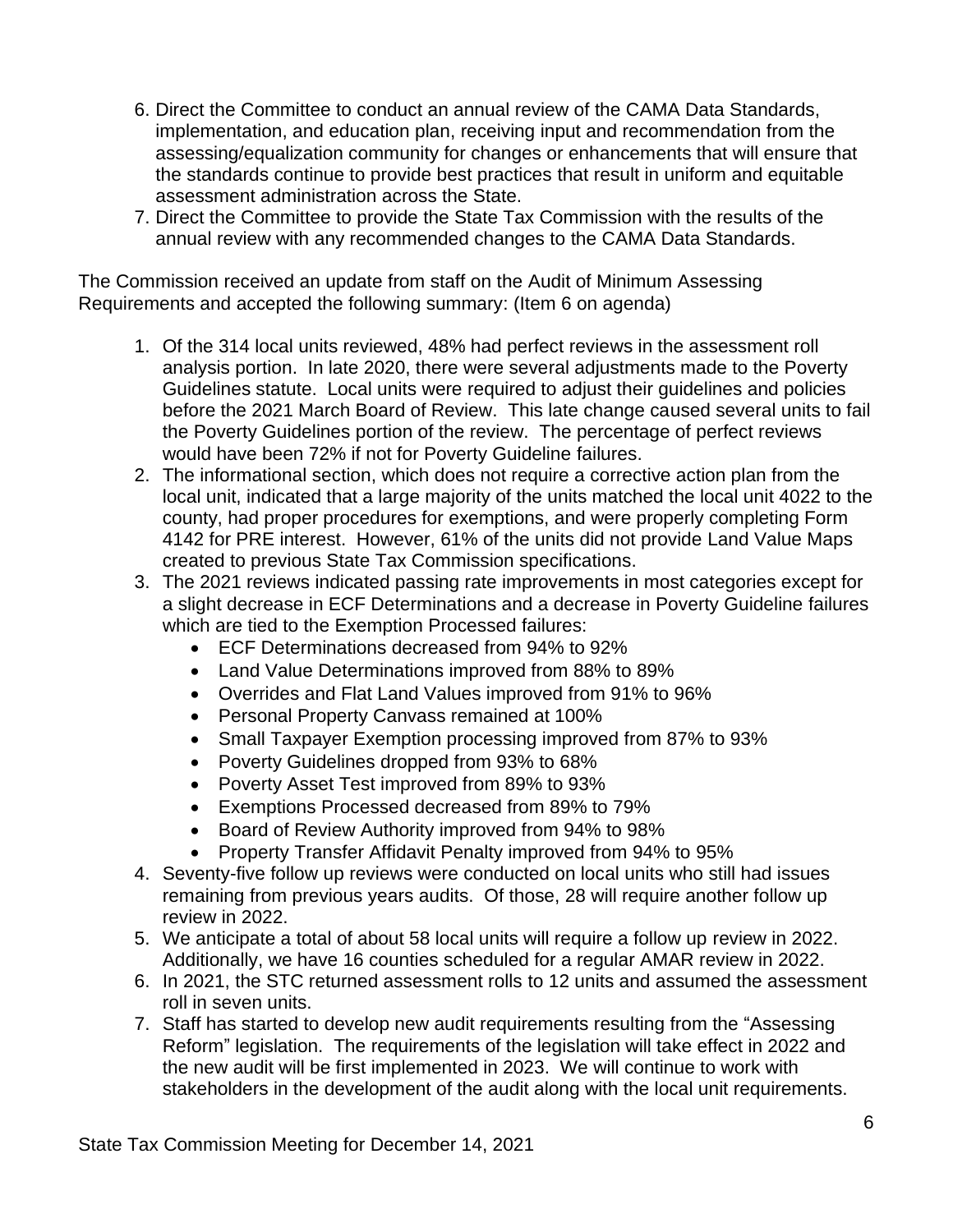During 2022, we will also continue our outreach to those units going through the current AMAR review as well as beginning to provide education on the new audit that will be implemented in 2023.

The Commission accepted to acknowledge those local units who have received a perfect score on the Audit of Minimum Assessing Requirements (AMAR) Review by providing a Certificate of Achievement to the following: (Item 7 on agenda)

## **Antrim County**

Jordan Township **Kearney Township** Mancelona Township Star Township

## **Branch County**

Algansee Township Batavia Township Bronson Township **Butler Township** California Township Noble Township Quincy Township Contract Communist Union Township

## **Jackson County**

Concord Township **Rives Township** Sandstone Township Waterloo Township

## **Kalkaska County**

Rapid River Township

## **Macomb County**

Armada Township Bruce Township City of Center Line Chesterfield Township Clinton Township City of East Pointe City of Fraser **Harrison Township** City of New Baltimore **Ray Township** Richmond Township City of Roseville City of Utica City of Warren

# **Oscoda County**

Elmer Township

## **Wayne County**

City of Allen Park City of Belleville Brownstown Township Canton Charter Township City of Dearborn City of Dearborn Heights City of Flat Rock City of Garden City City of Grosse Pointe City of Grosse Pointe Farms City of Grosse Pointe Woods City of Hamtramck City of Harper Woods City of Highland Park City of Inkster City of Lincoln Park

Chestonia Township Elk Rapids Township

Lenox Township City of Mount Clemens City of St. Clair Shores City of Sterling Heights

City of Grosse Pointe Park City of Grosse Pointe Shores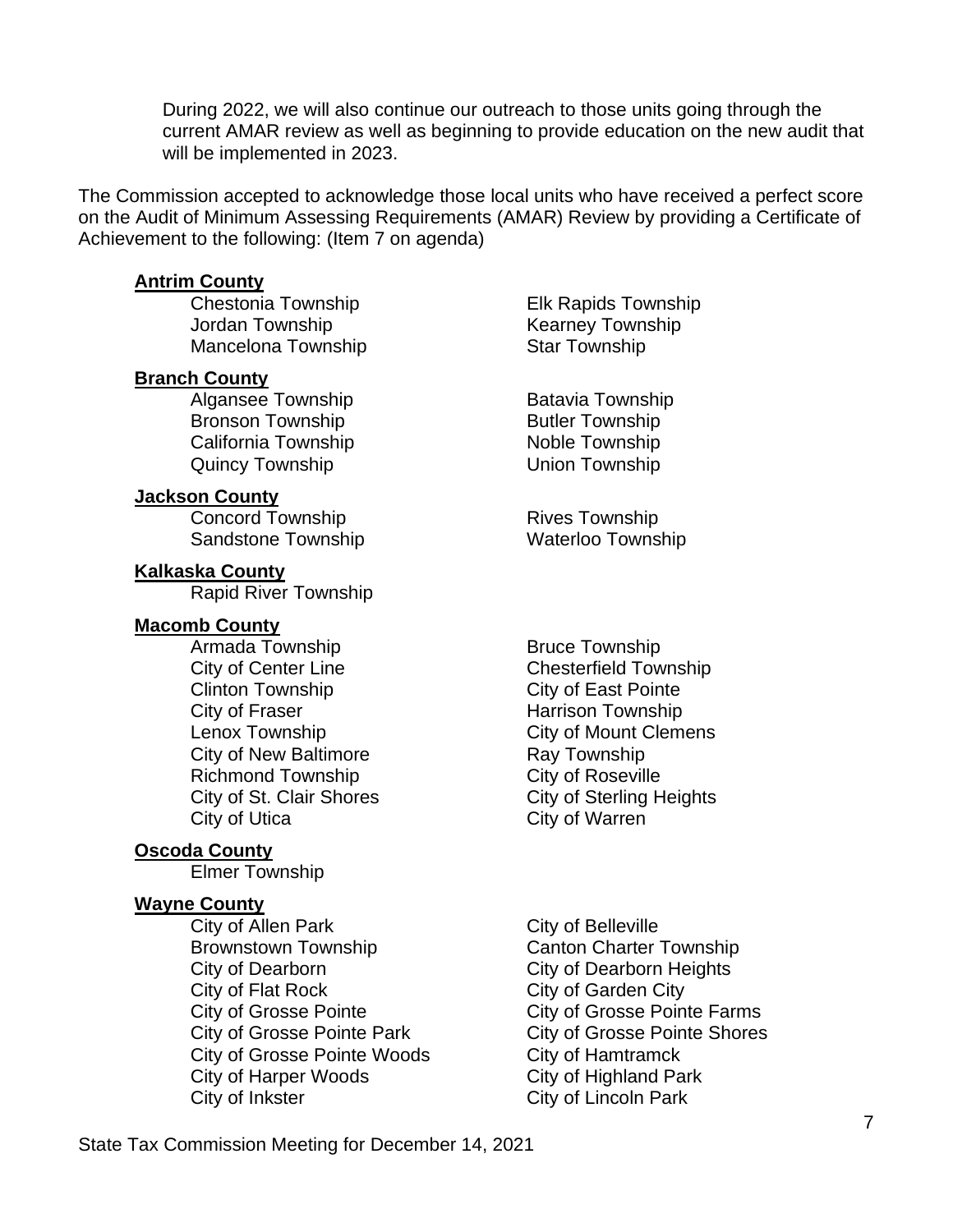City of Livonia City of Melvindale City of Northville **Plymouth Township** City of Plymouth **Redford Township** City of River Rouge City of Riverview City of Romulus City of Southgate Sumpter Township City of Taylor Van Buren Township City of Wayne City of Westland

It was moved by Morris, supported by Davidoff, and unanimously approved to adopt the revised Bulletin 13 of 2021 Property Tax and Equalization Calendar for 2022. (Item 8 on agenda)

It was moved by Davidoff, supported by Morris, and unanimously approved to adopt the revised Board of Review Questions and Answers. (Item 9 on agenda)

It was moved by Morris, supported by Davidoff, and unanimously approved to adopt the STC Policy on Virtual Board of Review Training Requirements. (Item 10 on agenda)

It was moved by Davidoff, supported by Morris, and unanimously approved to adopt the memorandum on Guidance Regarding Valuation and Assessment of Photovoltaic (Solar) Electric Generation Systems. (Item 11 on agenda)

It was moved by Morris, supported by Davidoff, and unanimously approved to adopt the Wind Turbine Reporting Form 4565 – 2022 Wind Energy System Report. (item 12 on agenda)

It was moved by Davidoff, supported by Morris, and unanimously approved to adopt the 2022 Pipeline Economic Factors and direct staff to report back at the February 15, 2022, meeting with a recommendation for a work group that will review pipeline tables and factors. (Item 13 on agenda)

It was moved by Morris, supported by Davidoff, and unanimously approved to adopt the Legislative Reports for Commercial Rehabilitation Act, Obsolete Property Rehabilitation Act and Commercial Redevelopment Act for the 2020 and 2021 Tax Years. (Item 14 on agenda)

It was moved by Davidoff, supported by Morris, and unanimously approved to adopt the official order to allow the Stipulation and Dismissal and MOAHR Order of Dismissal be accepted and entered in which Roy Kissinger shall surrender his assessor certification #R-5843 on or before January 13, 2022. Mr. Kissinger shall not act as the assessor of record for any local unit of government upon surrender of his assessor's certification. (Item 15 on agenda)

It was moved by Morris, supported by Davidoff, and unanimously approved to adopt the staff recommendation regarding the City of Livonia, Wayne County's request for approval of percentage reductions in taxable value for the poverty exemption under MCL 211.7u. (Item 16 on agenda)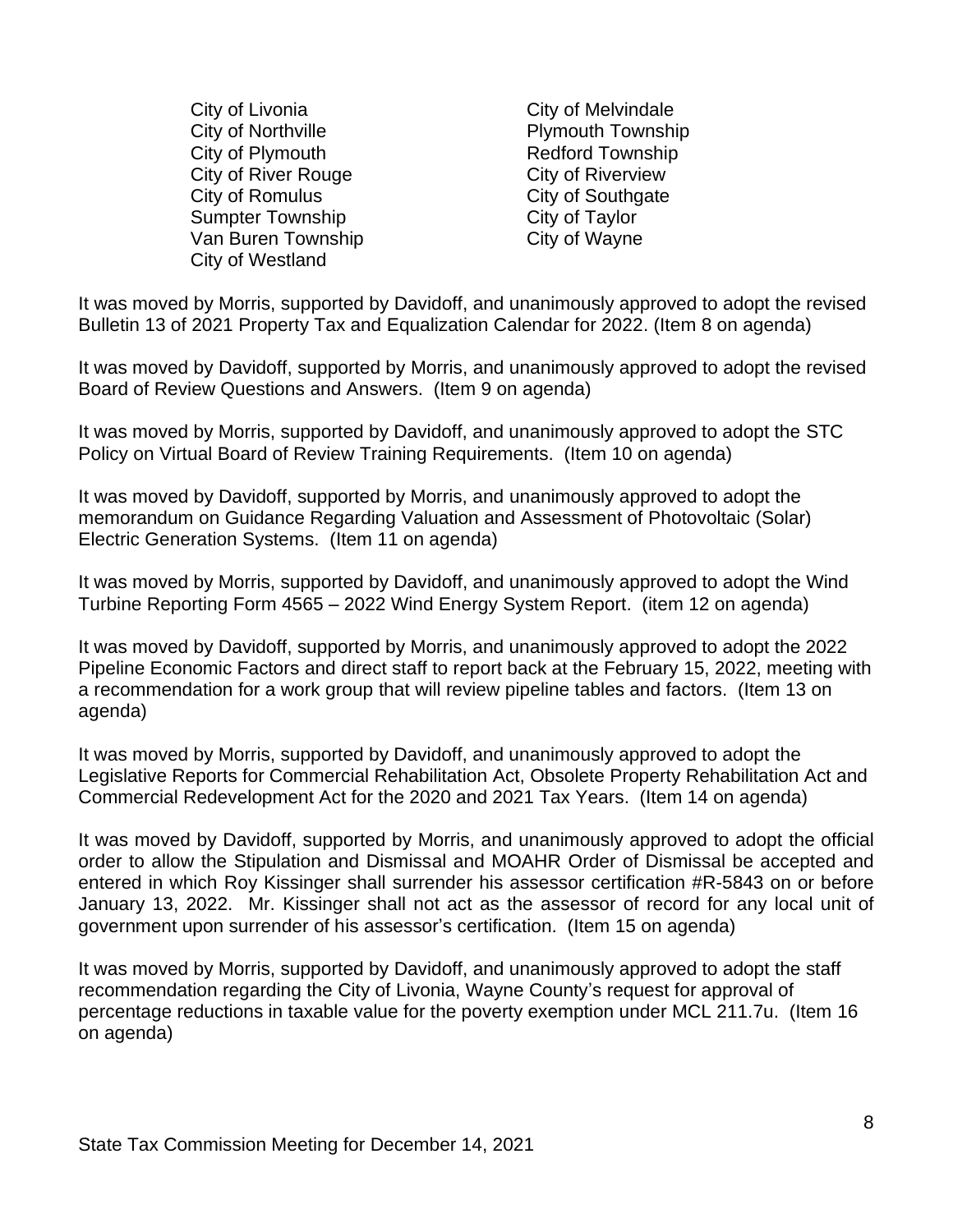It was moved by Morris, supported by Davidoff, and unanimously approved to adopt the staff recommendation on the Recertifications and New Certifications of Computerized Tax Rolls for the following: (Item 17 on agenda)

These certifications will expire on **May 1, 2024**. **Recertifications:**

# **Ontonagon County**

Interior Township

It was moved by Davidoff, supported by Morris, and unanimously approved to adopt the staff recommendation on the Recertifications and New Certifications of Computerized Assessment Rolls for the following: (Item 18 on agenda)

These certifications will expire on **May 1, 2024**.

### **New Certifications:**

## **Antrim County**

Elk Rapids Kearney Township

# **Livingston County**

Hamburg Township

### **Recertifications:**

## **Houghton County**

Torch Lake Township

It was moved by Morris, supported by Davidoff, and unanimously approved to adopt the staff recommendations on the **Special Items Exemptions Agenda**. (Item 19 on agenda) [\(Special](https://www.michigan.gov/documents/treasury/19_Exemptions_Special_Items_Agenda_742976_7.pdf)  [Items Exemptions Agenda Link\)](https://www.michigan.gov/documents/treasury/19_Exemptions_Special_Items_Agenda_742976_7.pdf)

It was moved by Morris, supported by Davidoff, and unanimously approved to adopt the staff recommendations on the **Exemptions Agenda**. (Item 20 on agenda) [\(Exemptions Agenda Link\)](https://www.michigan.gov/documents/treasury/20_Exemptions_Agenda_742977_7.pdf)

It was moved by Morris, supported by Davidoff, and unanimously approved to adopt the MCL 211.154 petitions on the **Concurrence Agenda**. (Item 21 on agenda) [\(Concurrence](https://www.michigan.gov/documents/treasury/21_Concurrence_Agenda_742978_7.pdf) Agenda [Link\)](https://www.michigan.gov/documents/treasury/21_Concurrence_Agenda_742978_7.pdf)

At 9:24 a.m. the Commission approved to go into recess to await the 9:30 a.m. scheduled MCL 211.154 Non-Concurrence Agenda hearings.

The Commission came back into session at 9:30 a.m. for their scheduled MCL 211.154 Non-Concurrence Agenda hearings and the remaining items on their agenda.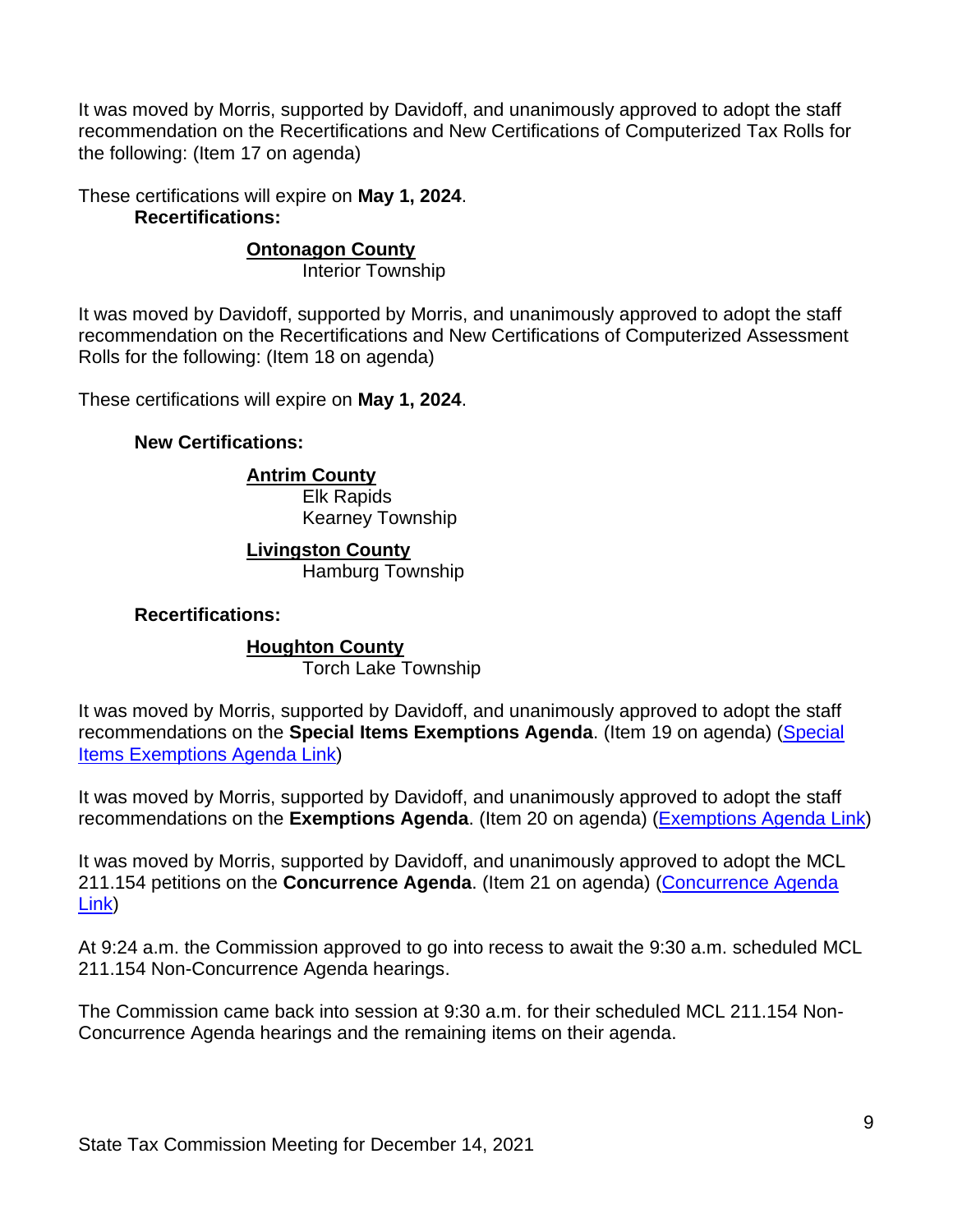It was moved by Morris, supported by Davidoff, and unanimously approved to adopt the staff recommendations on the MCL 211.154 **Special Items Agenda**. (Item 22 on agenda) [\(Special](https://www.michigan.gov/documents/treasury/22_154_Special_Items_Agenda_742979_7.pdf)  [Items Agenda Link\)](https://www.michigan.gov/documents/treasury/22_154_Special_Items_Agenda_742979_7.pdf)

It was moved by Davidoff, supported by Morris, and unanimously approved to adopt the staff recommendations on the MCL 211.154 **Non-Concurrence Agenda**. (Item 23 on agenda) [\(Non-](https://www.michigan.gov/documents/treasury/23_NonConcurrence_Agenda_742980_7.pdf)[Concurrence Agenda Link\)](https://www.michigan.gov/documents/treasury/23_NonConcurrence_Agenda_742980_7.pdf)

**Exemption Hearings** (Item 24 on agenda):

No requests were received for Administrative Hearings Regarding Air and Water Pollution Control Exemptions.

**Public Comment** (Item 25 on agenda):

No member of the public wished to speak at public comment.

# **Other Items for Discussion** (Item 26 on agenda):

Executive Director Buick stated the following: This week as part of the Equalization process, we were made aware that some irregularities for property cards in Menominee County and a variety of local units which are causing some issues for the Equalization Director. Staff are working on what I believe is a systemic issue throughout some of the local units and we need to take a deeper dive into looking at the record cards and what is actually recorded on the record cards and what are the improvements on the parcels. We found more than we are comfortable with where parcels have improvements, and they are not recorded on the record card. Staff are in the process right now of gathering the databases from all the assessors in the County to look at the issues and compare it with what the Equalization Director has done. I am making a recommendation for the Commission to order a special AMAR review of Menominee County. When the AMAR review is performed now, we are not doing the record card review as we had in the first round. In this round of AMAR reviews all of the local units passed in Menominee County, but we didn't do a record card review. Based on what we are seeing in the record cards I recommend we do a special AMAR in Menominee County with a record card review.

It was moved by Davidoff, supported by Morris, and unanimously approved to adopt the recommendation of Executive Director Buick and order a special AMAR in Menominee County with a record card review and report back to the Commission of the findings.

Executive Director Buick stated the following: It is that time of year the Legislature is winding down and I know there are a couple of bills that are potentially going to be passed out today and sent to the Governor for approval. With that in mind I am going to request that you give staff approval to issue interim guidance between now and your February meeting. If there is any legislation that passes that requires changes just in forms or guidance before your next meeting in February. Otherwise, we would have to bring everybody back for a meeting at the beginning of January. If you give us permission to do the interim guidance and I will bring it to you at your February meeting for approval.